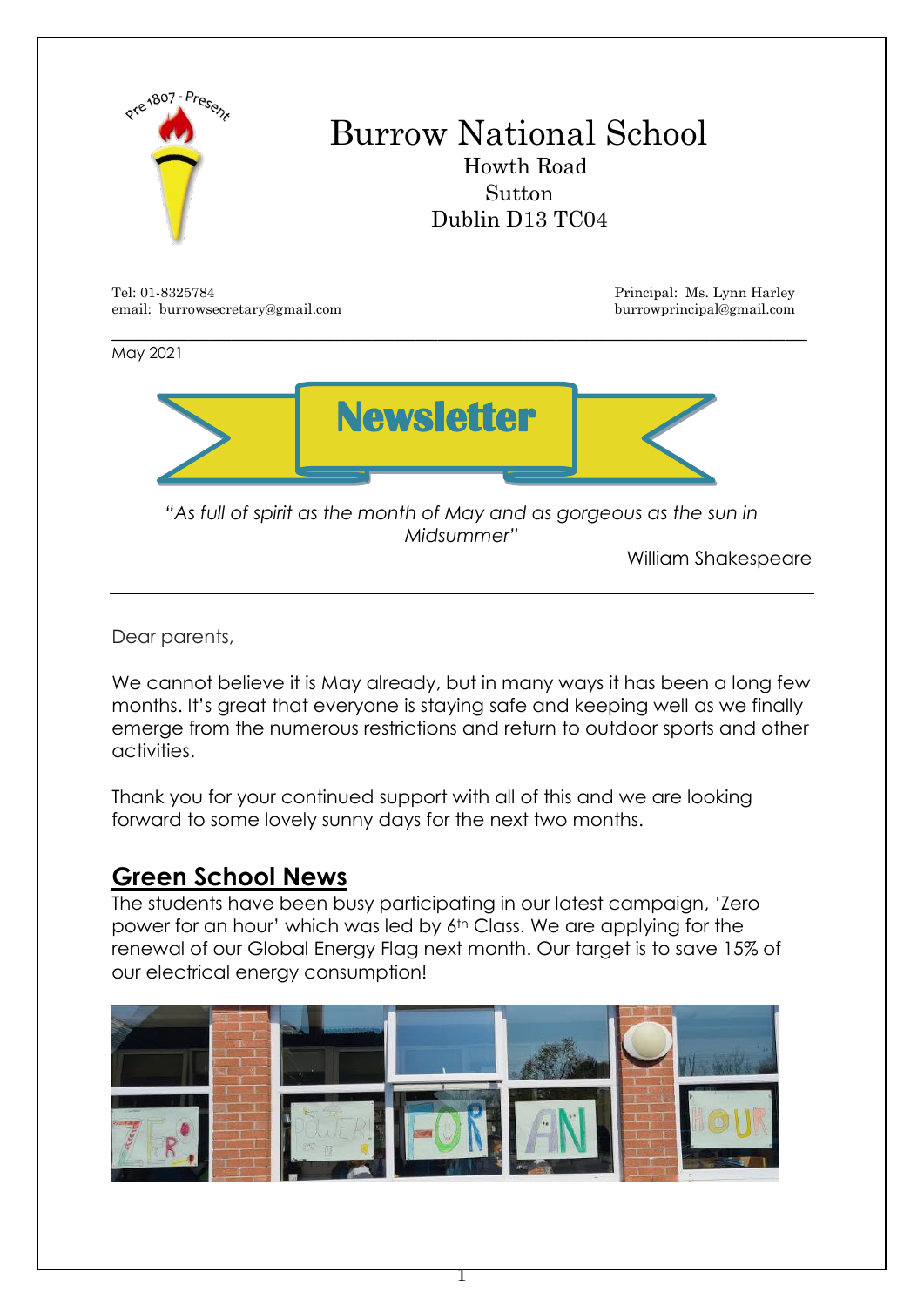#### **Earth Day**

On the 22nd we celebrated our 'Day of Action', the pupils explored 'how we can make every day an Earth Day'..

Look at some of the amazing artwork from... 2<sup>nd</sup> Class



A collage of beautifully coloured pictures created by 3rd Class.



3rd Class planted peas with Ms. Swindell and Mrs. Heath.



4<sup>th</sup> Class Trip to the beach, drawing in the sand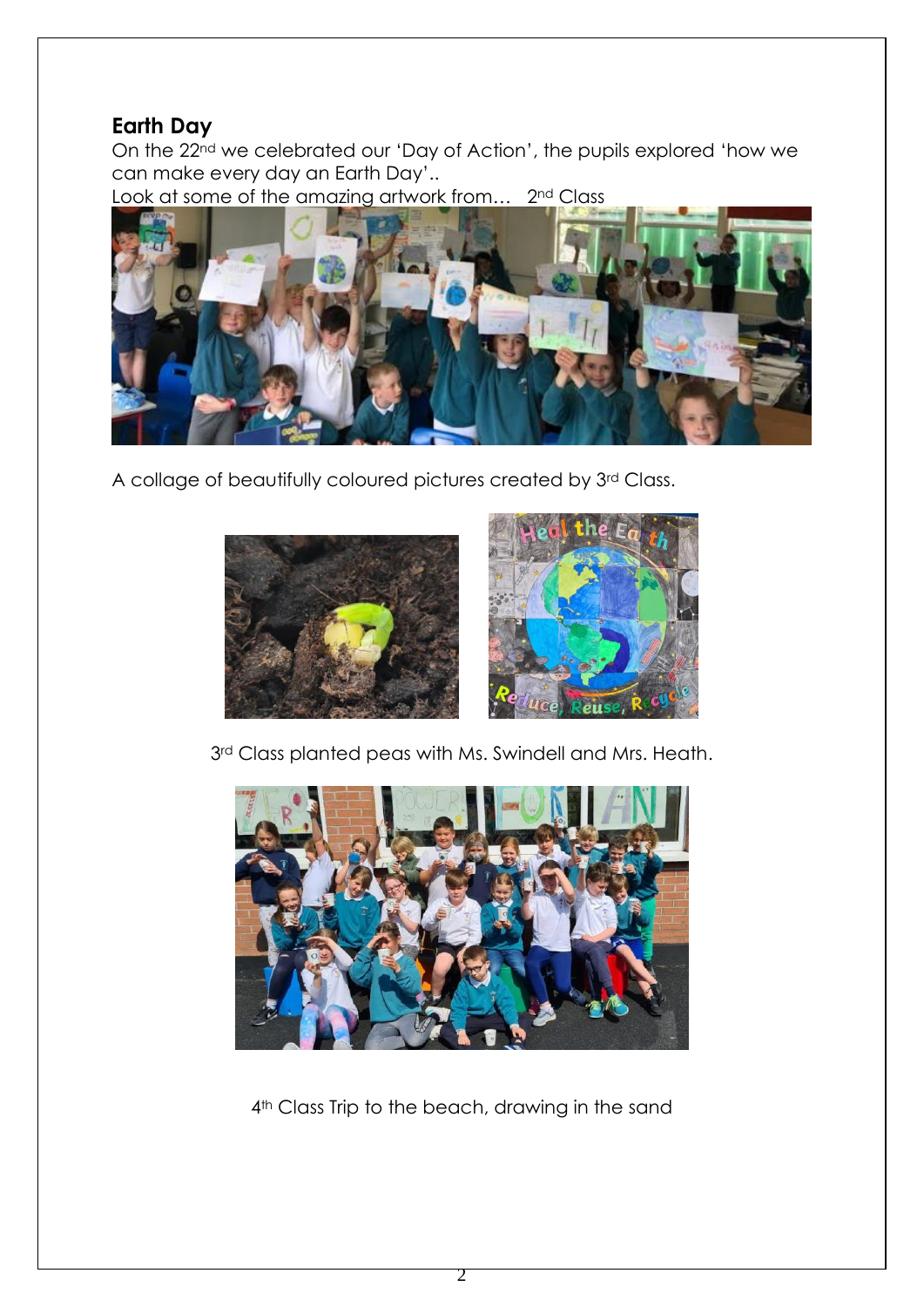

Look at the treasure 4<sup>th</sup> Class found on a nature walk at the Burrow Beach!



Drawings from 4<sup>th</sup> Class



Junior Infants on a nature walk



Senior Infants celebrated Earth Day listening to and learning the Johnny Cash song 'Five Feet High and Rising, highlighting the need for climate change.

Can you spot the recyclers from Senior Infants?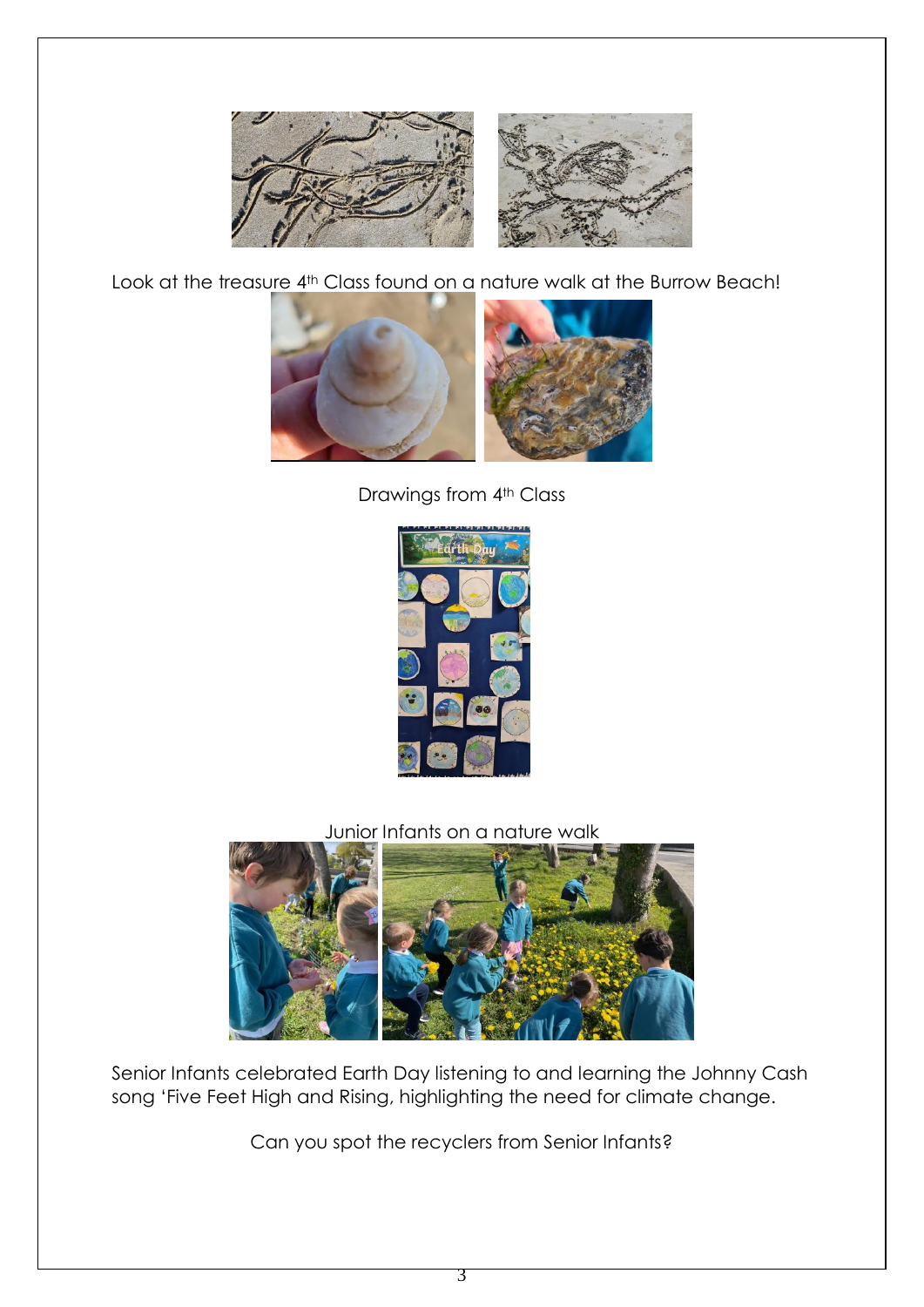

A wonderful creation from Ms. Flanagan's group!



## **SCHOOL SPORTS**



**After school sports** - continues for **5th** on Mondays and **6th** Tuesdays 2.15 – 3.15pm

**Cycling** – continues for **6th** on Mondays 1.25 – 2.15 pm with Mick and Shane **GAA** – has commenced for classes **3rd – 6th** on Friday mornings with Paddy **Cricket** – has started for classes **3rd – 6th** on Wednesday mornings with Michael

### **SCHOOL PHOTOGRAPHER**

The photographer will be in school on **Friday 7th May**. All children must be wearing their full uniform for the class pictures. We will be in touch with regard to individual and family photographs.

### **ACTIVE WEEK**



**May 31st – June 3rd –** 4 days of lots of exercise and sporty activities**.** We will start each morning at 8.35 am with dance in the yard. Thank you to Ms Johns who is currently working on a new dance routine for this year! Children will enjoy a class sports day this week too with races etc on the beach.

## **SCHOOL TOURS**

**Week of June 14th – 18th**, separate details per class will follow closer to the time.